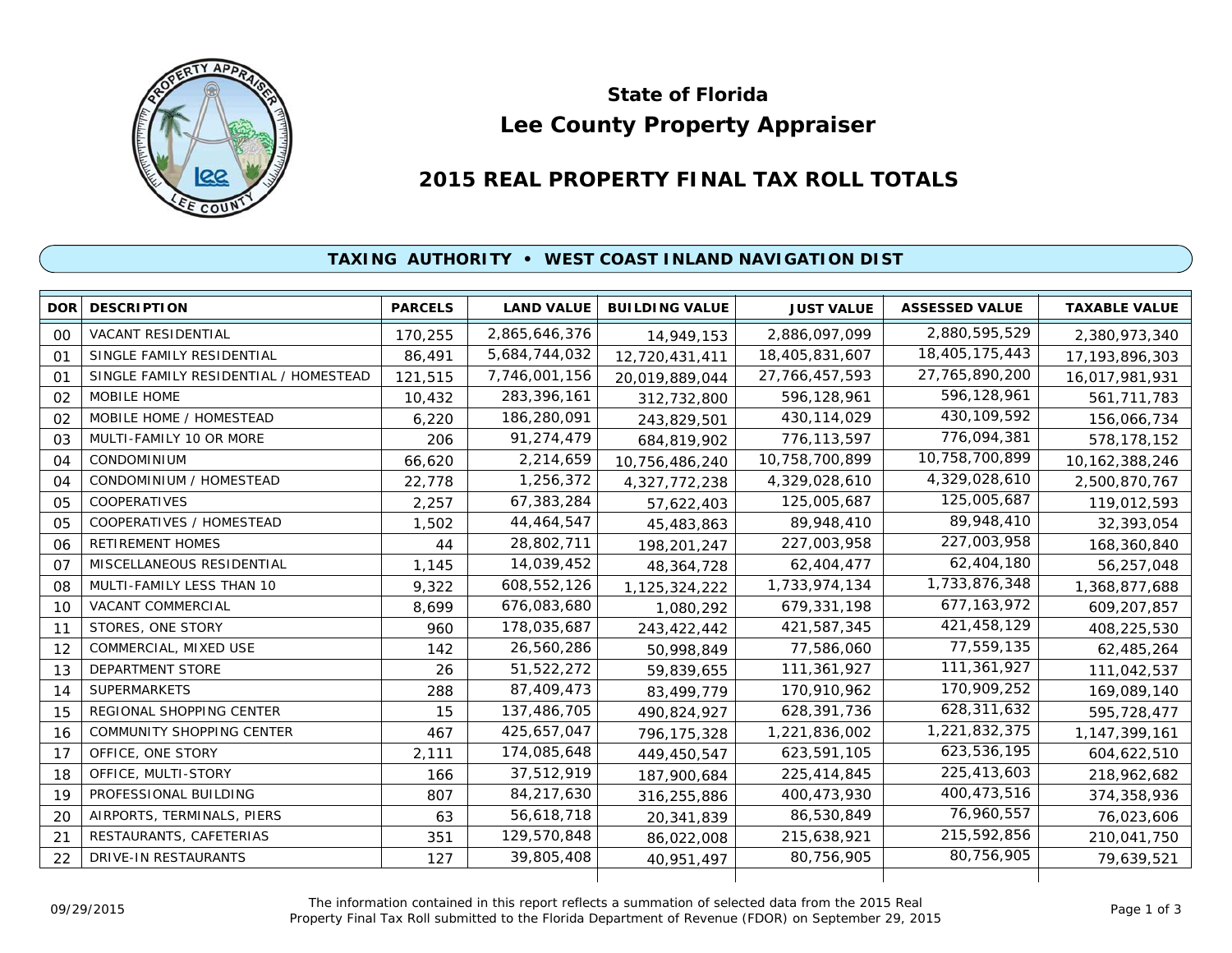### **TAXING AUTHORITY • WEST COAST INLAND NAVIGATION DIST**

| 193,728,791<br>75,752,933<br>193,728,791<br>FINANCIAL INSTITUTIONS<br>23<br>208<br>117,975,858<br>191,798,343<br>6,034,970<br>285,708<br>6,034,970<br>INSURANCE COMPANY OFFICES<br>42<br>24<br>5,749,262<br>5,701,842<br>5,254,974<br>1,326,664<br>5,254,974<br>REPAIR SERVICE SHOPS<br>40<br>5,109,925<br>25<br>3,928,310<br>23,296,276<br>12,475,133<br><b>SERVICE STATIONS</b><br>23,296,276<br>68<br>26<br>10,821,143<br>22,919,581<br>300,444,734<br>143, 363, 260<br>AUTO SALES, REPAIR, ETC<br>300,865,893<br>27<br>604<br>157,081,474<br>295,201,411<br>505,201,724<br>366,447,714<br>PARKING LOTS, MH PARKS, ETC<br>505,334,786<br>28<br>160<br>500,427,459<br>138,754,010<br>76,488<br>60,368<br>WHOLESALE, PRODUCE, MFG<br>76,488<br>29<br>1<br>76,488<br>16,120<br>1,382,414<br>863,153<br><b>FLORISTS, GREENHOUSES</b><br>8<br>1,382,414<br>30<br>519,261<br>1,360,575<br>677,963<br>567,702<br>677,963<br>DRIVE-IN THEATER, OPEN STADIUM<br>31<br>$\mathbf{1}$<br>677,963<br>110,261<br>25,967,045<br>9,058,107<br>25,967,045<br>ENCLOSED THEATER/AUDITORIUM<br>53<br>32<br>17,554,823<br>16,908,938<br>14,250,721<br>NIGHT CLUBS, LOUNGES, BARS<br>6,902,614<br>14,250,721<br>33<br>49<br>13,882,899<br>7,348,107<br>23,785,351<br>5,924,256<br>BOWLING ALLEYS, RINKS, ARENAS<br>23,785,351<br>34<br>16<br>23,779,706<br>17,861,095<br>22,565,946<br>11,691,871<br>TOURIST ATTRACTIONS<br>22,565,946<br>35<br>14<br>21,535,228<br>10,874,075<br>7,316,958<br>4,362,477<br><b>RACE TRACKS</b><br>7,316,958<br>37<br>$\mathbf{1}$<br>7,025,458<br>2,954,481<br>133,764,092<br>72,614,335<br>GOLF COURSE, DRIVING RANGE<br>134, 158, 841<br>38<br>130<br>61,149,757<br>131,664,294<br>1,051,401,003<br>HOTELS, MOTELS<br>245,043,107<br>1,051,518,989<br>39<br>317<br>830,015,726<br>806, 357, 896<br>94,484,624<br><b>VACANT INDUSTRIAL</b><br>93,968,026<br>94,529,030<br>40<br>656<br>92,011,923<br>516,598<br>95,435,920<br>LIGHT MANUFACTURING<br>32,933,255<br>95,494,765<br>174<br>93,759,539<br>41<br>62,502,665<br>3,750,094<br>1,642,530<br>3,750,094<br><b>HEAVY INDUSTRIAL</b><br>$\overline{4}$<br>3,667,025<br>42<br>2,107,564<br>7,314,068<br>LUMBER YARDS, SAWMILLS<br>2,121,183<br>3<br>7,314,068<br>43<br>5,192,885<br>7,221,349<br>7,621,310<br>PACKING PLANTS<br>5,010,069<br>7,799,721<br>6<br>44<br>7,621,310<br>2,611,241<br>1,776,616<br>$\mathbf 0$<br>CANNERY, BREWERY, WINERY<br>1,776,616<br>17<br>45<br>1,625,064<br>1,776,616<br>664,666<br>172,163<br>OTHER FOOD PROCESSING<br>3<br>664,666<br>631,705<br>46<br>492,503<br>7,175,850<br>4,980,648<br>MINERAL PROCESSING<br>13<br>7,175,850<br>6,974,395<br>47<br>2,195,202<br>872,338,571<br>873,024,633<br>WAREHOUSING, DISTRIBUTION TERMINALS<br>2,595<br>243,126,891<br>48<br>832,472,609<br>629,211,680<br>9,923,699<br>OPEN STORAGE<br>7,277,284<br>9,923,699<br>49<br>41<br>9,741,763<br>2,646,415<br>12,349,345<br><b>CROPLAND CLASS I</b><br>6,941,886<br>71,833,960<br>51<br>121<br>10,700,209<br>5,407,459<br>150,998<br>CROPLAND CLASS II<br>150,998<br>3,313,700<br>52<br>$\mathbf{1}$<br>150,998<br>$\Omega$<br>2,708,513<br>CROPLAND CLASS III<br>1,398,087<br>23,894,756<br>53<br>2,173,256<br>33<br>1,310,426<br>2,309,437<br>TIMBERLAND INDEX 90+<br>1,941,867<br>15,079,079<br>54<br>50<br>367,570<br>2,058,494<br>56,753,450<br><b>GRAZING LAND CLASS I</b><br>16,031,938<br>212,047,431<br>538<br>38,964,107<br>60<br>40,721,512<br>50,057,754<br><b>GRAZING LAND CLASS II</b><br>15,390,167<br>218,336,317<br>688<br>30,562,460<br>61<br>34,667,587<br>12,548,831<br>5,592,452<br><b>GRAZING LAND CLASS III</b><br>254<br>83,007,806<br>9,043,727<br>62<br>6,956,379<br>4, 182, 105<br>1,009,939<br><b>GRAZING LAND CLASS IV</b><br>18,795,976<br>65<br>2,805,444<br>63<br>3,172,166<br>3,606,894<br><b>GRAZING LAND CLASS V</b><br>1,618,334<br>55,008,898<br>96<br>64<br>2,861,424<br>1,988,560 | <b>DOR</b> | <b>DESCRIPTION</b> | <b>PARCELS</b> | <b>LAND VALUE</b> | <b>BUILDING VALUE</b> | <b>JUST VALUE</b> | <b>ASSESSED VALUE</b> | <b>TAXABLE VALUE</b> |
|-------------------------------------------------------------------------------------------------------------------------------------------------------------------------------------------------------------------------------------------------------------------------------------------------------------------------------------------------------------------------------------------------------------------------------------------------------------------------------------------------------------------------------------------------------------------------------------------------------------------------------------------------------------------------------------------------------------------------------------------------------------------------------------------------------------------------------------------------------------------------------------------------------------------------------------------------------------------------------------------------------------------------------------------------------------------------------------------------------------------------------------------------------------------------------------------------------------------------------------------------------------------------------------------------------------------------------------------------------------------------------------------------------------------------------------------------------------------------------------------------------------------------------------------------------------------------------------------------------------------------------------------------------------------------------------------------------------------------------------------------------------------------------------------------------------------------------------------------------------------------------------------------------------------------------------------------------------------------------------------------------------------------------------------------------------------------------------------------------------------------------------------------------------------------------------------------------------------------------------------------------------------------------------------------------------------------------------------------------------------------------------------------------------------------------------------------------------------------------------------------------------------------------------------------------------------------------------------------------------------------------------------------------------------------------------------------------------------------------------------------------------------------------------------------------------------------------------------------------------------------------------------------------------------------------------------------------------------------------------------------------------------------------------------------------------------------------------------------------------------------------------------------------------------------------------------------------------------------------------------------------------------------------------------------------------------------------------------------------------------------------------------------------------------------------------------------------------------------------------------------------------------------------------------------------------------------------------------------------------------------------------------------------------------------------------------------------------------------------------------------------------------------------------------------------------------------------------------------------------------------------------------------------------------|------------|--------------------|----------------|-------------------|-----------------------|-------------------|-----------------------|----------------------|
|                                                                                                                                                                                                                                                                                                                                                                                                                                                                                                                                                                                                                                                                                                                                                                                                                                                                                                                                                                                                                                                                                                                                                                                                                                                                                                                                                                                                                                                                                                                                                                                                                                                                                                                                                                                                                                                                                                                                                                                                                                                                                                                                                                                                                                                                                                                                                                                                                                                                                                                                                                                                                                                                                                                                                                                                                                                                                                                                                                                                                                                                                                                                                                                                                                                                                                                                                                                                                                                                                                                                                                                                                                                                                                                                                                                                                                                                                                                   |            |                    |                |                   |                       |                   |                       |                      |
|                                                                                                                                                                                                                                                                                                                                                                                                                                                                                                                                                                                                                                                                                                                                                                                                                                                                                                                                                                                                                                                                                                                                                                                                                                                                                                                                                                                                                                                                                                                                                                                                                                                                                                                                                                                                                                                                                                                                                                                                                                                                                                                                                                                                                                                                                                                                                                                                                                                                                                                                                                                                                                                                                                                                                                                                                                                                                                                                                                                                                                                                                                                                                                                                                                                                                                                                                                                                                                                                                                                                                                                                                                                                                                                                                                                                                                                                                                                   |            |                    |                |                   |                       |                   |                       |                      |
|                                                                                                                                                                                                                                                                                                                                                                                                                                                                                                                                                                                                                                                                                                                                                                                                                                                                                                                                                                                                                                                                                                                                                                                                                                                                                                                                                                                                                                                                                                                                                                                                                                                                                                                                                                                                                                                                                                                                                                                                                                                                                                                                                                                                                                                                                                                                                                                                                                                                                                                                                                                                                                                                                                                                                                                                                                                                                                                                                                                                                                                                                                                                                                                                                                                                                                                                                                                                                                                                                                                                                                                                                                                                                                                                                                                                                                                                                                                   |            |                    |                |                   |                       |                   |                       |                      |
|                                                                                                                                                                                                                                                                                                                                                                                                                                                                                                                                                                                                                                                                                                                                                                                                                                                                                                                                                                                                                                                                                                                                                                                                                                                                                                                                                                                                                                                                                                                                                                                                                                                                                                                                                                                                                                                                                                                                                                                                                                                                                                                                                                                                                                                                                                                                                                                                                                                                                                                                                                                                                                                                                                                                                                                                                                                                                                                                                                                                                                                                                                                                                                                                                                                                                                                                                                                                                                                                                                                                                                                                                                                                                                                                                                                                                                                                                                                   |            |                    |                |                   |                       |                   |                       |                      |
|                                                                                                                                                                                                                                                                                                                                                                                                                                                                                                                                                                                                                                                                                                                                                                                                                                                                                                                                                                                                                                                                                                                                                                                                                                                                                                                                                                                                                                                                                                                                                                                                                                                                                                                                                                                                                                                                                                                                                                                                                                                                                                                                                                                                                                                                                                                                                                                                                                                                                                                                                                                                                                                                                                                                                                                                                                                                                                                                                                                                                                                                                                                                                                                                                                                                                                                                                                                                                                                                                                                                                                                                                                                                                                                                                                                                                                                                                                                   |            |                    |                |                   |                       |                   |                       |                      |
|                                                                                                                                                                                                                                                                                                                                                                                                                                                                                                                                                                                                                                                                                                                                                                                                                                                                                                                                                                                                                                                                                                                                                                                                                                                                                                                                                                                                                                                                                                                                                                                                                                                                                                                                                                                                                                                                                                                                                                                                                                                                                                                                                                                                                                                                                                                                                                                                                                                                                                                                                                                                                                                                                                                                                                                                                                                                                                                                                                                                                                                                                                                                                                                                                                                                                                                                                                                                                                                                                                                                                                                                                                                                                                                                                                                                                                                                                                                   |            |                    |                |                   |                       |                   |                       |                      |
|                                                                                                                                                                                                                                                                                                                                                                                                                                                                                                                                                                                                                                                                                                                                                                                                                                                                                                                                                                                                                                                                                                                                                                                                                                                                                                                                                                                                                                                                                                                                                                                                                                                                                                                                                                                                                                                                                                                                                                                                                                                                                                                                                                                                                                                                                                                                                                                                                                                                                                                                                                                                                                                                                                                                                                                                                                                                                                                                                                                                                                                                                                                                                                                                                                                                                                                                                                                                                                                                                                                                                                                                                                                                                                                                                                                                                                                                                                                   |            |                    |                |                   |                       |                   |                       |                      |
|                                                                                                                                                                                                                                                                                                                                                                                                                                                                                                                                                                                                                                                                                                                                                                                                                                                                                                                                                                                                                                                                                                                                                                                                                                                                                                                                                                                                                                                                                                                                                                                                                                                                                                                                                                                                                                                                                                                                                                                                                                                                                                                                                                                                                                                                                                                                                                                                                                                                                                                                                                                                                                                                                                                                                                                                                                                                                                                                                                                                                                                                                                                                                                                                                                                                                                                                                                                                                                                                                                                                                                                                                                                                                                                                                                                                                                                                                                                   |            |                    |                |                   |                       |                   |                       |                      |
|                                                                                                                                                                                                                                                                                                                                                                                                                                                                                                                                                                                                                                                                                                                                                                                                                                                                                                                                                                                                                                                                                                                                                                                                                                                                                                                                                                                                                                                                                                                                                                                                                                                                                                                                                                                                                                                                                                                                                                                                                                                                                                                                                                                                                                                                                                                                                                                                                                                                                                                                                                                                                                                                                                                                                                                                                                                                                                                                                                                                                                                                                                                                                                                                                                                                                                                                                                                                                                                                                                                                                                                                                                                                                                                                                                                                                                                                                                                   |            |                    |                |                   |                       |                   |                       |                      |
|                                                                                                                                                                                                                                                                                                                                                                                                                                                                                                                                                                                                                                                                                                                                                                                                                                                                                                                                                                                                                                                                                                                                                                                                                                                                                                                                                                                                                                                                                                                                                                                                                                                                                                                                                                                                                                                                                                                                                                                                                                                                                                                                                                                                                                                                                                                                                                                                                                                                                                                                                                                                                                                                                                                                                                                                                                                                                                                                                                                                                                                                                                                                                                                                                                                                                                                                                                                                                                                                                                                                                                                                                                                                                                                                                                                                                                                                                                                   |            |                    |                |                   |                       |                   |                       |                      |
|                                                                                                                                                                                                                                                                                                                                                                                                                                                                                                                                                                                                                                                                                                                                                                                                                                                                                                                                                                                                                                                                                                                                                                                                                                                                                                                                                                                                                                                                                                                                                                                                                                                                                                                                                                                                                                                                                                                                                                                                                                                                                                                                                                                                                                                                                                                                                                                                                                                                                                                                                                                                                                                                                                                                                                                                                                                                                                                                                                                                                                                                                                                                                                                                                                                                                                                                                                                                                                                                                                                                                                                                                                                                                                                                                                                                                                                                                                                   |            |                    |                |                   |                       |                   |                       |                      |
|                                                                                                                                                                                                                                                                                                                                                                                                                                                                                                                                                                                                                                                                                                                                                                                                                                                                                                                                                                                                                                                                                                                                                                                                                                                                                                                                                                                                                                                                                                                                                                                                                                                                                                                                                                                                                                                                                                                                                                                                                                                                                                                                                                                                                                                                                                                                                                                                                                                                                                                                                                                                                                                                                                                                                                                                                                                                                                                                                                                                                                                                                                                                                                                                                                                                                                                                                                                                                                                                                                                                                                                                                                                                                                                                                                                                                                                                                                                   |            |                    |                |                   |                       |                   |                       |                      |
|                                                                                                                                                                                                                                                                                                                                                                                                                                                                                                                                                                                                                                                                                                                                                                                                                                                                                                                                                                                                                                                                                                                                                                                                                                                                                                                                                                                                                                                                                                                                                                                                                                                                                                                                                                                                                                                                                                                                                                                                                                                                                                                                                                                                                                                                                                                                                                                                                                                                                                                                                                                                                                                                                                                                                                                                                                                                                                                                                                                                                                                                                                                                                                                                                                                                                                                                                                                                                                                                                                                                                                                                                                                                                                                                                                                                                                                                                                                   |            |                    |                |                   |                       |                   |                       |                      |
|                                                                                                                                                                                                                                                                                                                                                                                                                                                                                                                                                                                                                                                                                                                                                                                                                                                                                                                                                                                                                                                                                                                                                                                                                                                                                                                                                                                                                                                                                                                                                                                                                                                                                                                                                                                                                                                                                                                                                                                                                                                                                                                                                                                                                                                                                                                                                                                                                                                                                                                                                                                                                                                                                                                                                                                                                                                                                                                                                                                                                                                                                                                                                                                                                                                                                                                                                                                                                                                                                                                                                                                                                                                                                                                                                                                                                                                                                                                   |            |                    |                |                   |                       |                   |                       |                      |
|                                                                                                                                                                                                                                                                                                                                                                                                                                                                                                                                                                                                                                                                                                                                                                                                                                                                                                                                                                                                                                                                                                                                                                                                                                                                                                                                                                                                                                                                                                                                                                                                                                                                                                                                                                                                                                                                                                                                                                                                                                                                                                                                                                                                                                                                                                                                                                                                                                                                                                                                                                                                                                                                                                                                                                                                                                                                                                                                                                                                                                                                                                                                                                                                                                                                                                                                                                                                                                                                                                                                                                                                                                                                                                                                                                                                                                                                                                                   |            |                    |                |                   |                       |                   |                       |                      |
|                                                                                                                                                                                                                                                                                                                                                                                                                                                                                                                                                                                                                                                                                                                                                                                                                                                                                                                                                                                                                                                                                                                                                                                                                                                                                                                                                                                                                                                                                                                                                                                                                                                                                                                                                                                                                                                                                                                                                                                                                                                                                                                                                                                                                                                                                                                                                                                                                                                                                                                                                                                                                                                                                                                                                                                                                                                                                                                                                                                                                                                                                                                                                                                                                                                                                                                                                                                                                                                                                                                                                                                                                                                                                                                                                                                                                                                                                                                   |            |                    |                |                   |                       |                   |                       |                      |
|                                                                                                                                                                                                                                                                                                                                                                                                                                                                                                                                                                                                                                                                                                                                                                                                                                                                                                                                                                                                                                                                                                                                                                                                                                                                                                                                                                                                                                                                                                                                                                                                                                                                                                                                                                                                                                                                                                                                                                                                                                                                                                                                                                                                                                                                                                                                                                                                                                                                                                                                                                                                                                                                                                                                                                                                                                                                                                                                                                                                                                                                                                                                                                                                                                                                                                                                                                                                                                                                                                                                                                                                                                                                                                                                                                                                                                                                                                                   |            |                    |                |                   |                       |                   |                       |                      |
|                                                                                                                                                                                                                                                                                                                                                                                                                                                                                                                                                                                                                                                                                                                                                                                                                                                                                                                                                                                                                                                                                                                                                                                                                                                                                                                                                                                                                                                                                                                                                                                                                                                                                                                                                                                                                                                                                                                                                                                                                                                                                                                                                                                                                                                                                                                                                                                                                                                                                                                                                                                                                                                                                                                                                                                                                                                                                                                                                                                                                                                                                                                                                                                                                                                                                                                                                                                                                                                                                                                                                                                                                                                                                                                                                                                                                                                                                                                   |            |                    |                |                   |                       |                   |                       |                      |
|                                                                                                                                                                                                                                                                                                                                                                                                                                                                                                                                                                                                                                                                                                                                                                                                                                                                                                                                                                                                                                                                                                                                                                                                                                                                                                                                                                                                                                                                                                                                                                                                                                                                                                                                                                                                                                                                                                                                                                                                                                                                                                                                                                                                                                                                                                                                                                                                                                                                                                                                                                                                                                                                                                                                                                                                                                                                                                                                                                                                                                                                                                                                                                                                                                                                                                                                                                                                                                                                                                                                                                                                                                                                                                                                                                                                                                                                                                                   |            |                    |                |                   |                       |                   |                       |                      |
|                                                                                                                                                                                                                                                                                                                                                                                                                                                                                                                                                                                                                                                                                                                                                                                                                                                                                                                                                                                                                                                                                                                                                                                                                                                                                                                                                                                                                                                                                                                                                                                                                                                                                                                                                                                                                                                                                                                                                                                                                                                                                                                                                                                                                                                                                                                                                                                                                                                                                                                                                                                                                                                                                                                                                                                                                                                                                                                                                                                                                                                                                                                                                                                                                                                                                                                                                                                                                                                                                                                                                                                                                                                                                                                                                                                                                                                                                                                   |            |                    |                |                   |                       |                   |                       |                      |
|                                                                                                                                                                                                                                                                                                                                                                                                                                                                                                                                                                                                                                                                                                                                                                                                                                                                                                                                                                                                                                                                                                                                                                                                                                                                                                                                                                                                                                                                                                                                                                                                                                                                                                                                                                                                                                                                                                                                                                                                                                                                                                                                                                                                                                                                                                                                                                                                                                                                                                                                                                                                                                                                                                                                                                                                                                                                                                                                                                                                                                                                                                                                                                                                                                                                                                                                                                                                                                                                                                                                                                                                                                                                                                                                                                                                                                                                                                                   |            |                    |                |                   |                       |                   |                       |                      |
|                                                                                                                                                                                                                                                                                                                                                                                                                                                                                                                                                                                                                                                                                                                                                                                                                                                                                                                                                                                                                                                                                                                                                                                                                                                                                                                                                                                                                                                                                                                                                                                                                                                                                                                                                                                                                                                                                                                                                                                                                                                                                                                                                                                                                                                                                                                                                                                                                                                                                                                                                                                                                                                                                                                                                                                                                                                                                                                                                                                                                                                                                                                                                                                                                                                                                                                                                                                                                                                                                                                                                                                                                                                                                                                                                                                                                                                                                                                   |            |                    |                |                   |                       |                   |                       |                      |
|                                                                                                                                                                                                                                                                                                                                                                                                                                                                                                                                                                                                                                                                                                                                                                                                                                                                                                                                                                                                                                                                                                                                                                                                                                                                                                                                                                                                                                                                                                                                                                                                                                                                                                                                                                                                                                                                                                                                                                                                                                                                                                                                                                                                                                                                                                                                                                                                                                                                                                                                                                                                                                                                                                                                                                                                                                                                                                                                                                                                                                                                                                                                                                                                                                                                                                                                                                                                                                                                                                                                                                                                                                                                                                                                                                                                                                                                                                                   |            |                    |                |                   |                       |                   |                       |                      |
|                                                                                                                                                                                                                                                                                                                                                                                                                                                                                                                                                                                                                                                                                                                                                                                                                                                                                                                                                                                                                                                                                                                                                                                                                                                                                                                                                                                                                                                                                                                                                                                                                                                                                                                                                                                                                                                                                                                                                                                                                                                                                                                                                                                                                                                                                                                                                                                                                                                                                                                                                                                                                                                                                                                                                                                                                                                                                                                                                                                                                                                                                                                                                                                                                                                                                                                                                                                                                                                                                                                                                                                                                                                                                                                                                                                                                                                                                                                   |            |                    |                |                   |                       |                   |                       |                      |
|                                                                                                                                                                                                                                                                                                                                                                                                                                                                                                                                                                                                                                                                                                                                                                                                                                                                                                                                                                                                                                                                                                                                                                                                                                                                                                                                                                                                                                                                                                                                                                                                                                                                                                                                                                                                                                                                                                                                                                                                                                                                                                                                                                                                                                                                                                                                                                                                                                                                                                                                                                                                                                                                                                                                                                                                                                                                                                                                                                                                                                                                                                                                                                                                                                                                                                                                                                                                                                                                                                                                                                                                                                                                                                                                                                                                                                                                                                                   |            |                    |                |                   |                       |                   |                       |                      |
|                                                                                                                                                                                                                                                                                                                                                                                                                                                                                                                                                                                                                                                                                                                                                                                                                                                                                                                                                                                                                                                                                                                                                                                                                                                                                                                                                                                                                                                                                                                                                                                                                                                                                                                                                                                                                                                                                                                                                                                                                                                                                                                                                                                                                                                                                                                                                                                                                                                                                                                                                                                                                                                                                                                                                                                                                                                                                                                                                                                                                                                                                                                                                                                                                                                                                                                                                                                                                                                                                                                                                                                                                                                                                                                                                                                                                                                                                                                   |            |                    |                |                   |                       |                   |                       |                      |
|                                                                                                                                                                                                                                                                                                                                                                                                                                                                                                                                                                                                                                                                                                                                                                                                                                                                                                                                                                                                                                                                                                                                                                                                                                                                                                                                                                                                                                                                                                                                                                                                                                                                                                                                                                                                                                                                                                                                                                                                                                                                                                                                                                                                                                                                                                                                                                                                                                                                                                                                                                                                                                                                                                                                                                                                                                                                                                                                                                                                                                                                                                                                                                                                                                                                                                                                                                                                                                                                                                                                                                                                                                                                                                                                                                                                                                                                                                                   |            |                    |                |                   |                       |                   |                       |                      |
|                                                                                                                                                                                                                                                                                                                                                                                                                                                                                                                                                                                                                                                                                                                                                                                                                                                                                                                                                                                                                                                                                                                                                                                                                                                                                                                                                                                                                                                                                                                                                                                                                                                                                                                                                                                                                                                                                                                                                                                                                                                                                                                                                                                                                                                                                                                                                                                                                                                                                                                                                                                                                                                                                                                                                                                                                                                                                                                                                                                                                                                                                                                                                                                                                                                                                                                                                                                                                                                                                                                                                                                                                                                                                                                                                                                                                                                                                                                   |            |                    |                |                   |                       |                   |                       |                      |
|                                                                                                                                                                                                                                                                                                                                                                                                                                                                                                                                                                                                                                                                                                                                                                                                                                                                                                                                                                                                                                                                                                                                                                                                                                                                                                                                                                                                                                                                                                                                                                                                                                                                                                                                                                                                                                                                                                                                                                                                                                                                                                                                                                                                                                                                                                                                                                                                                                                                                                                                                                                                                                                                                                                                                                                                                                                                                                                                                                                                                                                                                                                                                                                                                                                                                                                                                                                                                                                                                                                                                                                                                                                                                                                                                                                                                                                                                                                   |            |                    |                |                   |                       |                   |                       |                      |
|                                                                                                                                                                                                                                                                                                                                                                                                                                                                                                                                                                                                                                                                                                                                                                                                                                                                                                                                                                                                                                                                                                                                                                                                                                                                                                                                                                                                                                                                                                                                                                                                                                                                                                                                                                                                                                                                                                                                                                                                                                                                                                                                                                                                                                                                                                                                                                                                                                                                                                                                                                                                                                                                                                                                                                                                                                                                                                                                                                                                                                                                                                                                                                                                                                                                                                                                                                                                                                                                                                                                                                                                                                                                                                                                                                                                                                                                                                                   |            |                    |                |                   |                       |                   |                       |                      |
|                                                                                                                                                                                                                                                                                                                                                                                                                                                                                                                                                                                                                                                                                                                                                                                                                                                                                                                                                                                                                                                                                                                                                                                                                                                                                                                                                                                                                                                                                                                                                                                                                                                                                                                                                                                                                                                                                                                                                                                                                                                                                                                                                                                                                                                                                                                                                                                                                                                                                                                                                                                                                                                                                                                                                                                                                                                                                                                                                                                                                                                                                                                                                                                                                                                                                                                                                                                                                                                                                                                                                                                                                                                                                                                                                                                                                                                                                                                   |            |                    |                |                   |                       |                   |                       |                      |
|                                                                                                                                                                                                                                                                                                                                                                                                                                                                                                                                                                                                                                                                                                                                                                                                                                                                                                                                                                                                                                                                                                                                                                                                                                                                                                                                                                                                                                                                                                                                                                                                                                                                                                                                                                                                                                                                                                                                                                                                                                                                                                                                                                                                                                                                                                                                                                                                                                                                                                                                                                                                                                                                                                                                                                                                                                                                                                                                                                                                                                                                                                                                                                                                                                                                                                                                                                                                                                                                                                                                                                                                                                                                                                                                                                                                                                                                                                                   |            |                    |                |                   |                       |                   |                       |                      |
|                                                                                                                                                                                                                                                                                                                                                                                                                                                                                                                                                                                                                                                                                                                                                                                                                                                                                                                                                                                                                                                                                                                                                                                                                                                                                                                                                                                                                                                                                                                                                                                                                                                                                                                                                                                                                                                                                                                                                                                                                                                                                                                                                                                                                                                                                                                                                                                                                                                                                                                                                                                                                                                                                                                                                                                                                                                                                                                                                                                                                                                                                                                                                                                                                                                                                                                                                                                                                                                                                                                                                                                                                                                                                                                                                                                                                                                                                                                   |            |                    |                |                   |                       |                   |                       |                      |
|                                                                                                                                                                                                                                                                                                                                                                                                                                                                                                                                                                                                                                                                                                                                                                                                                                                                                                                                                                                                                                                                                                                                                                                                                                                                                                                                                                                                                                                                                                                                                                                                                                                                                                                                                                                                                                                                                                                                                                                                                                                                                                                                                                                                                                                                                                                                                                                                                                                                                                                                                                                                                                                                                                                                                                                                                                                                                                                                                                                                                                                                                                                                                                                                                                                                                                                                                                                                                                                                                                                                                                                                                                                                                                                                                                                                                                                                                                                   |            |                    |                |                   |                       |                   |                       |                      |
|                                                                                                                                                                                                                                                                                                                                                                                                                                                                                                                                                                                                                                                                                                                                                                                                                                                                                                                                                                                                                                                                                                                                                                                                                                                                                                                                                                                                                                                                                                                                                                                                                                                                                                                                                                                                                                                                                                                                                                                                                                                                                                                                                                                                                                                                                                                                                                                                                                                                                                                                                                                                                                                                                                                                                                                                                                                                                                                                                                                                                                                                                                                                                                                                                                                                                                                                                                                                                                                                                                                                                                                                                                                                                                                                                                                                                                                                                                                   |            |                    |                |                   |                       |                   |                       |                      |